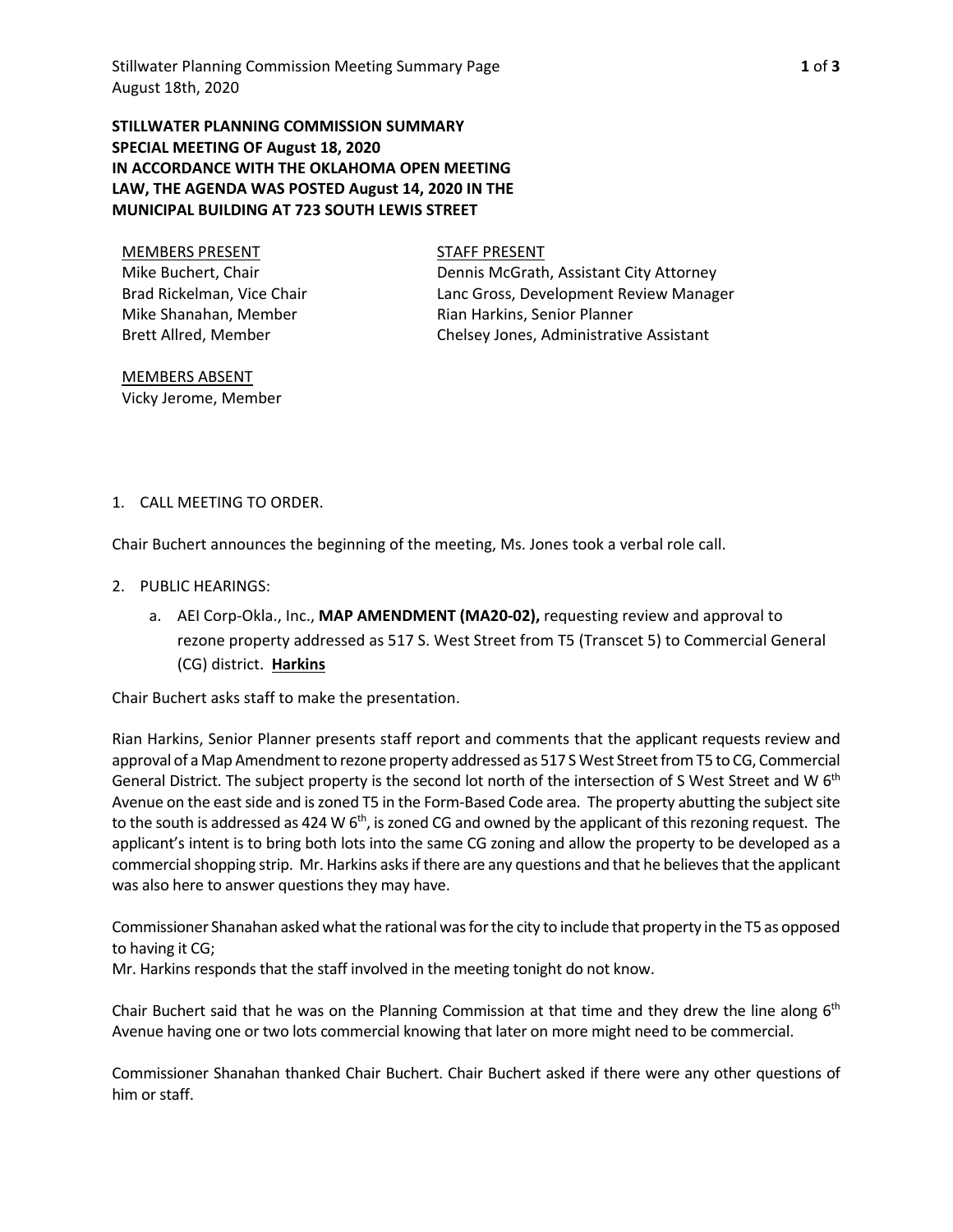Chair Buchert asked if the applicant wanted to say anything.

Kelly Harris, Keystone Engineering at 923 S Lowry comes to speak on the following:

- Representing the owners, said that as mentioned the owners have looked at several different options for this property.
- The owners do own the property all the way down to  $6<sup>th</sup>$  street.
- At this time they are going to look at selling it and the CG would be more desirable for buyers.
- They want to clean it up and have all the properties with the same zoning classification.

Chair Buchert asked if there were any questions of the applicant.

Commissioner Shanahan asked what would make the CG zoning more amendable to being sold rather than T5;

Mrs. Harris responds stating that CG is more comfortable for buyers, T5 has more requirements as CG is what you find more along 6<sup>th</sup> Avenue and that's what everyone else has done; and T5 would be an extra wrinkle that a buyer would have to understand.

Commissioner Shanahan asked if that was the rational; Mrs. Harris responded yes.

Chair Buchert asked if there were any other questions of the applicant's representative; none respond Chair Buchert opened the public hearing.

Chair Buchert asked if there was anyone who would like to speak for or against the item during the public hearing; none respond. Chair Buchert closed the public hearing and asked staff to present findings and alternatives.

Mr. Harkins presented the findings and alternatives and added that if the commission felt that there is an alternative zoning that would be more appropriate for the subject property other than CG that would be less dense, they can make that recommendation as well. Mr. Harkins said that he would be happy to answer any questions the Planning Commission may have.

Chair Buchert asked if there were any questions of staff; none respond. Chair Buchert asked if there was discussion or a motion.

# **Vice‐Chair Rickelman moved to accept and for approval to the City Council, Commissioner Allred seconded.**

| <b>Roll call:</b> | <b>Buchert</b> | Rickelman  | Shanahan | Jerome | <b>Allred</b> |
|-------------------|----------------|------------|----------|--------|---------------|
|                   | Yes            | <b>Yes</b> | No       | Absent | Yes           |

*Time: 12 minutes* 

## 3. MEETING SUMMARY FOR REVIEW AND POSSIBLE ACTION: